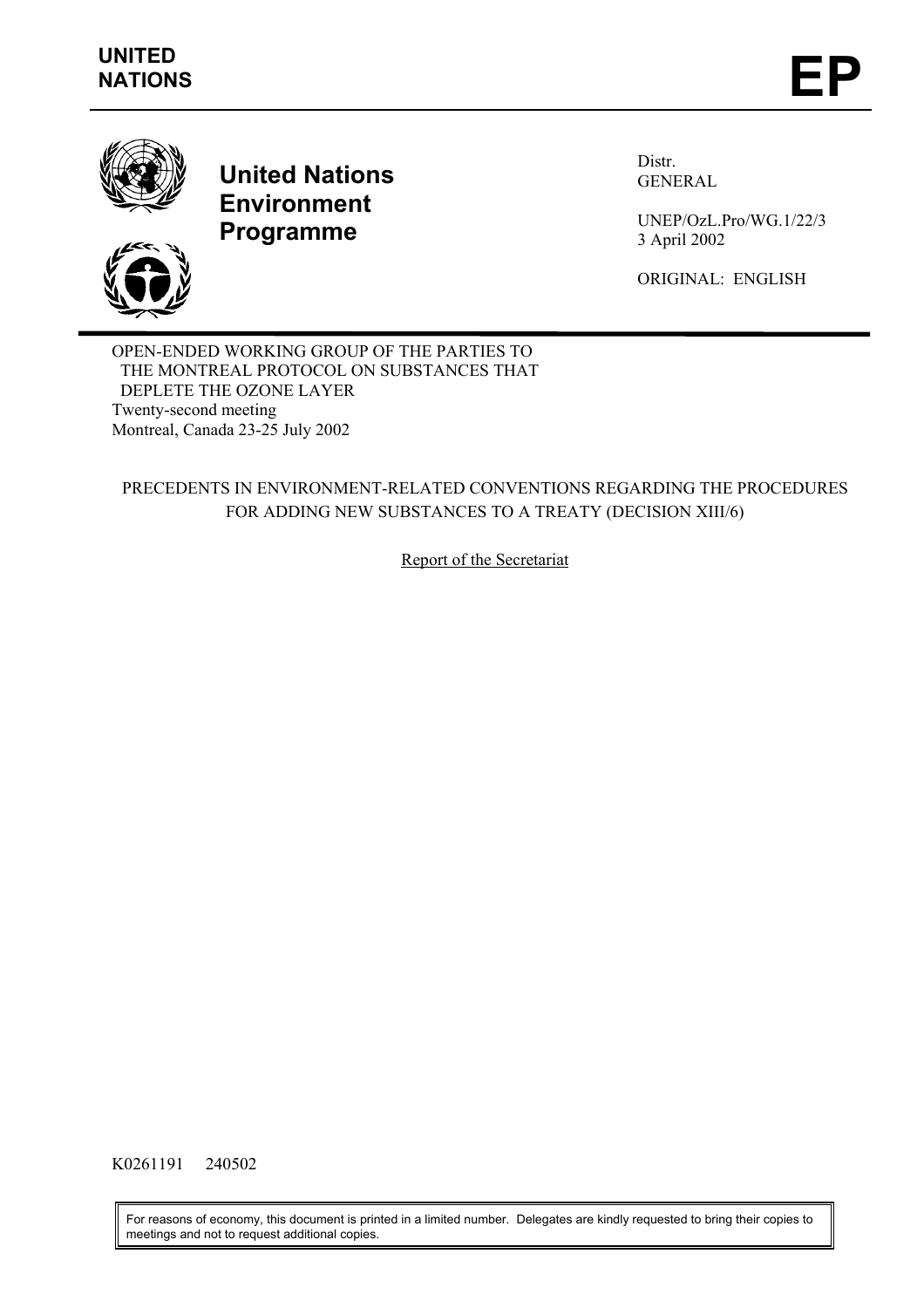# **CONTENTS**

| A.             |                                                                                                                                                                  |
|----------------|------------------------------------------------------------------------------------------------------------------------------------------------------------------|
| B.             | Convention on International Trade in Endangered Species of Wild Fauna And Flora (CITES) 4                                                                        |
| C.             |                                                                                                                                                                  |
| D.             |                                                                                                                                                                  |
| Е.             | Convention on the Conservation of Antarctic Marine Living Resources (CCAMLR)                                                                                     |
| $F_{\cdot}$    | The Kyoto Protocol to the United Nations Framework Convention on Climate Change                                                                                  |
| G.             | Convention on the Prior Informed Consent Procedure for Certain Harzardous                                                                                        |
| Н.             |                                                                                                                                                                  |
| $\mathbf{I}$ . | Convention on the Control of Transboundary Movements of Hazardous Wastes and<br>their Disposal (Basel Convention) and Convention On Biological Diversity (CBD)10 |
| J.             |                                                                                                                                                                  |
| $K_{-}$        |                                                                                                                                                                  |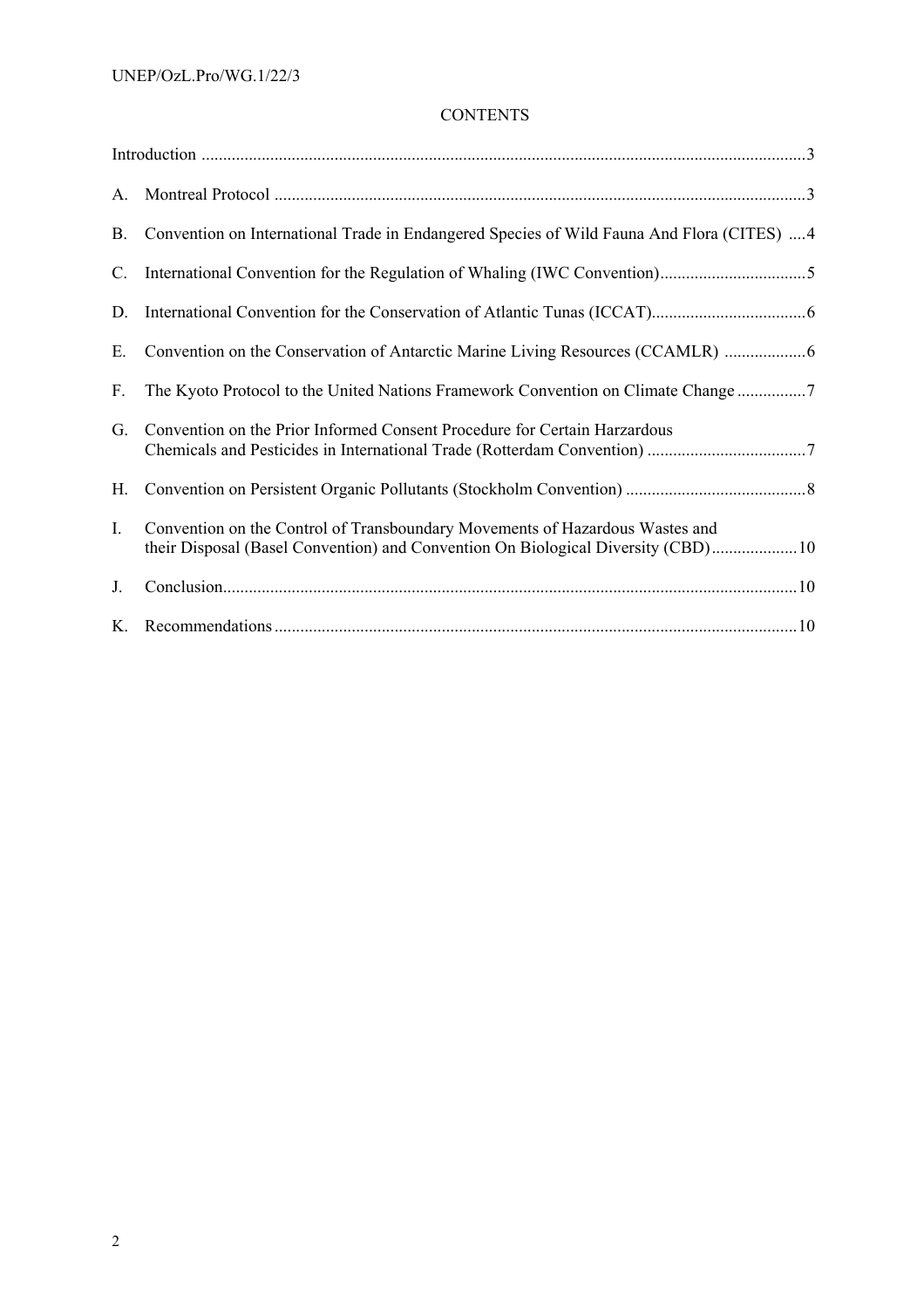# Introduction

<span id="page-2-0"></span>Decision XIII/6 of the Parties to the Montreal Protocol, entitled "Expedited procedures for adding new substances to the Montreal Protocol", requested the Ozone Secretariat to compile precedents in other Conventions regarding the procedures for adding new substances and to provide a report for the 22nd meeting of the Open-ended Working Group, in July 2002. The Parties had adopted also the following decisions on this issue: IX/24, "Control of new substances with ozone-depleting potential"; X/8, "New substances with ozone-depleting potential"; XI/19, "Assessment of new substances"; and XIII/5, "Procedures for assessing the ozone-depleting potential of new substances that may be damaging to the ozone layer".

This report considers a number of multilateral environmental agreements (MEAs) which list particular chemical substances or species of animals and/or plants which those MEAs control or regulate in some way, and describes how these lists may be modified. Sections B, C, D and E cover three MEAs which are now in force, whereas sections F and G consider a further three which have been agreed but have not yet entered into force. For comparison's sake, we start with the Montreal Protocol itself.

# A. Montreal Protocol

1. The 1987 Montreal Protocol on Substances that Deplete the Ozone Layer establishes a series of phase-out schedules for the production and consumption of ozone-depleting substances (ODS). The substances themselves are listed in four annexes to the Protocol, most of which are subdivided into groups. Annex A was included when the Protocol was originally agreed in 1987 and the others were added subsequently. The phase-out schedules for each group of substances is set out in the text of the Protocol itself. There are two ways of modifying the contents of the Protocol: by amendment*,* and by adjustment*.* 

# 1. Amendment of the Montreal Protocol

2. The amendment procedure is set out in Articles 9 and 10 of the Vienna Convention for the Protection of the Ozone Layer, the framework Convention for the Montreal Protocol. Under Article 9, any Party may propose amendments to the Convention or to any of its protocols. The text of a proposed amendment must be circulated by the Secretariat at least six months before the meeting of the Parties which is to consider it; if the Parties cannot agree on the text by consensus, a two-thirds majority of Parties present and voting can adopt it. To date, all amendments to the Montreal Protocol have been adopted by consensus. An amendment enters into force for those Parties which ratify it 90 days after its ratification by two thirds of the Parties to the Protocol except where otherwise specified. The procedure for amending the Vienna Convention is the same, except that the majorities required for voting and for ratification are three fourths rather than two thirds.

3. Article 9 of the Vienna Convention deals with amendments to the text of the Convention or its Protocols; Article 10 deals with amendments to annexes to the Convention or to its protocols. Additional annexes, and amendments to existing annexes, may be proposed and adopted using the same procedure as described above with the exception that any additional annex applies automatically to all Parties to the Protocol unless they notify the Depositary<sup>[1](#page-2-1)</sup>, within six months of the adoption of that annex, that they object to it. In practice this is of limited relevance to the Montreal Protocol, since most of its annexes cannot be operational without accompanying modifications to the text of the Protocol itself. However, Annex D to the Protocol (a list of products containing controlled substances specified in Annex A) did not need any such modification to the text of the Protocol proper since it was already provided for in Article 4, paragraph 3 and therefore entered into force without the need for any such amendment.

<span id="page-2-1"></span> $\frac{1}{1}$ 

The Secretary-General of the United Nations.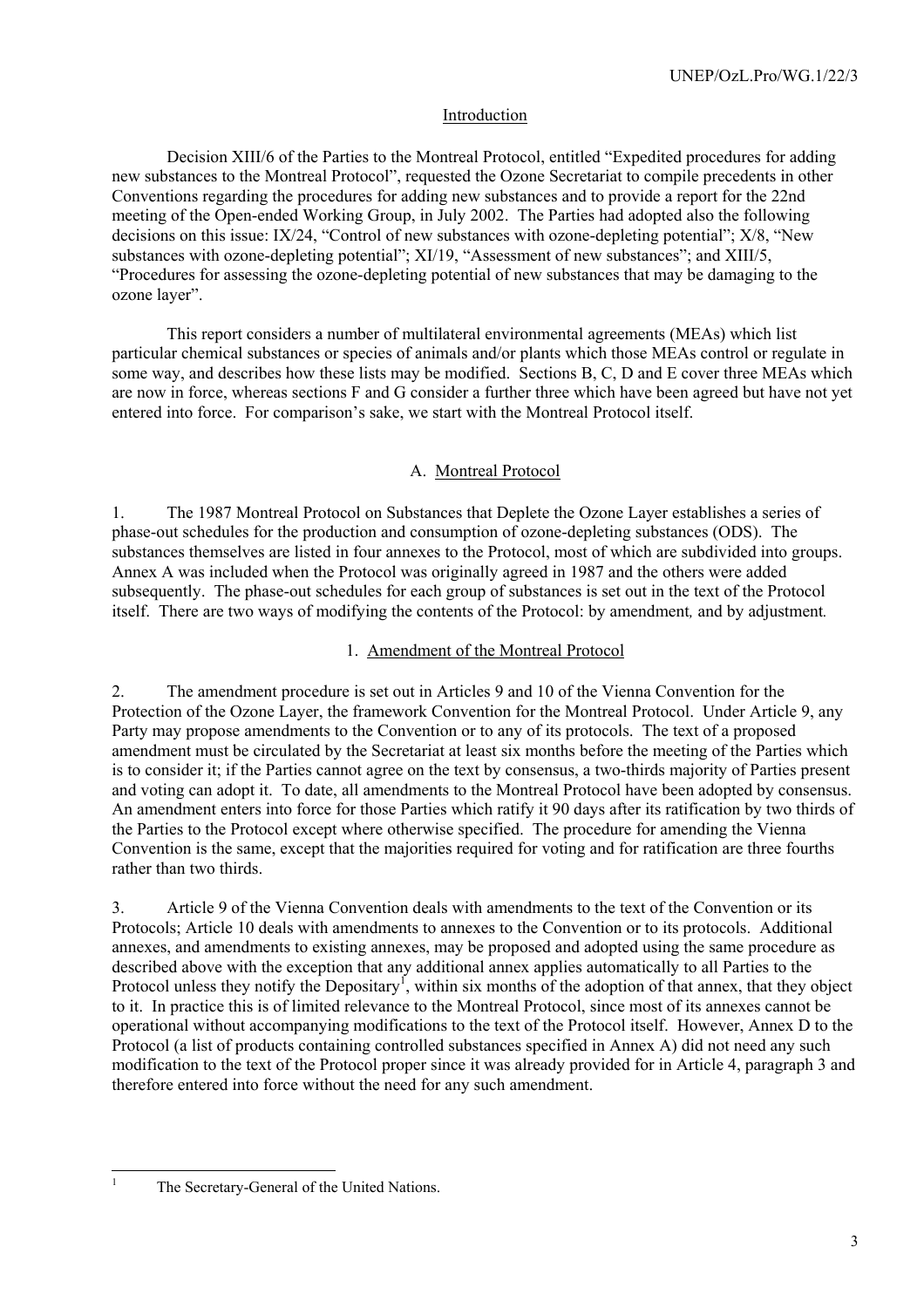<span id="page-3-0"></span>4. The Montreal Protocol has been amended on four occasions, at London (1990), Copenhagen (1992), Montreal (1997) and Beijing (1999). Each amendment other than the Montreal Amendment added a new annex and/or group of controlled substances, but they all also modified the text of the Protocol proper in a significant way: each amendment specified the date by which it would enter into force, in each case, 1 January of the second year following the Meeting of the Parties provided sufficient ratifications had been received by then. In fact, in no case were sufficient ratifications received within that time and the amendments entered into force 23, 19, 26 and 27 months after the respective Meeting of the Parties.

# 2. Adjustments to the Montreal Protocol

5. The adjustment procedure of the Montreal Protocol was an important innovation, allowing the ozone regime to respond to evolving scientific evidence and technological developments more rapidly than if it relied on amendments alone. The procedure is set forth in paragraph 9 of Article 2 and allows the Parties to decide, on the basis of the periodic scientific, environmental, technical and economic assessments which are required under Article 6, whether adjustments should be made to the ozone-depleting potentials of the substances listed in the annexes, or to the production and consumption phase-out schedules set forth in Article 2. Under paragraph 10 of Article 2, the Parties may decide on which substances should be added to or removed from any annex to the Protocol and on the mechanism, scope and timing of any such addition or removal.

6. As with amendments, a proposed adjustment must be circulated at least six months in advance of the Meeting of the Parties at which it is to be considered and if it cannot be adopted by consensus, a two-thirds majority of Parties present and voting is required. Like amendments to the Protocol, adjustments have never been subjected to a vote. Unlike amendments, however, adjustments to the Protocol are binding on all Parties without the need for further ratification and, unless otherwise provided for, they enter into force six months after the date of circulation of the communication by the Depositary of the adjustment decision.

7. The Montreal Protocol has been adjusted on five occasions: at London (1990), Copenhagen (1992), Vienna (1995), Montreal (1997) and Beijing (1999). Adjustments have generally entered into force about nine months after the date of the meeting.

# B. Convention on International Trade in Endangered Species of Wild Fauna and Flora (CITES)

8. The CITES Convention of 1973 aims to protect certain endangered species from overexploitation by controlling the international trade. Trade in such species, their products and their derivatives are regulated under a system of import and export permits. Species are placed on different lists indicating the level of requirements to be fulfilled and the corresponding scope of documentation.

9. Appendix I to CITES includes all species that are threatened with extinction. Such species may not be traded unless authorized under exceptional circumstances. Appendix II includes species that are not necessarily threatened with extinction but may become so unless trade in specimens of such species is subject to strict regulation. Appendix III includes species that a Party has identified as being subject to regulation for the purposes of preventing or restricting exploitation and where it needs the cooperation of other Parties in controlling trade.

# 1. Amendment of CITES

10. The procedure for amending the Convention proper is set forth in its Article XVII and is similar in essence to the procedure for amending the Montreal Protocol: amendments must be considered by an extraordinary meeting of the Conference of the Parties - rather than a regular meeting - which must be convened by the Secretariat on the written request of at least one third of the Parties. The text of any proposed amendment must be communicated by the Secretariat at least 90 days before the extraordinary meeting and a two-thirds majority of Parties present and voting is needed to adopt it. An amendment enters into force for those Parties which ratify it 60 days after its ratification by two thirds of the States Parties.

.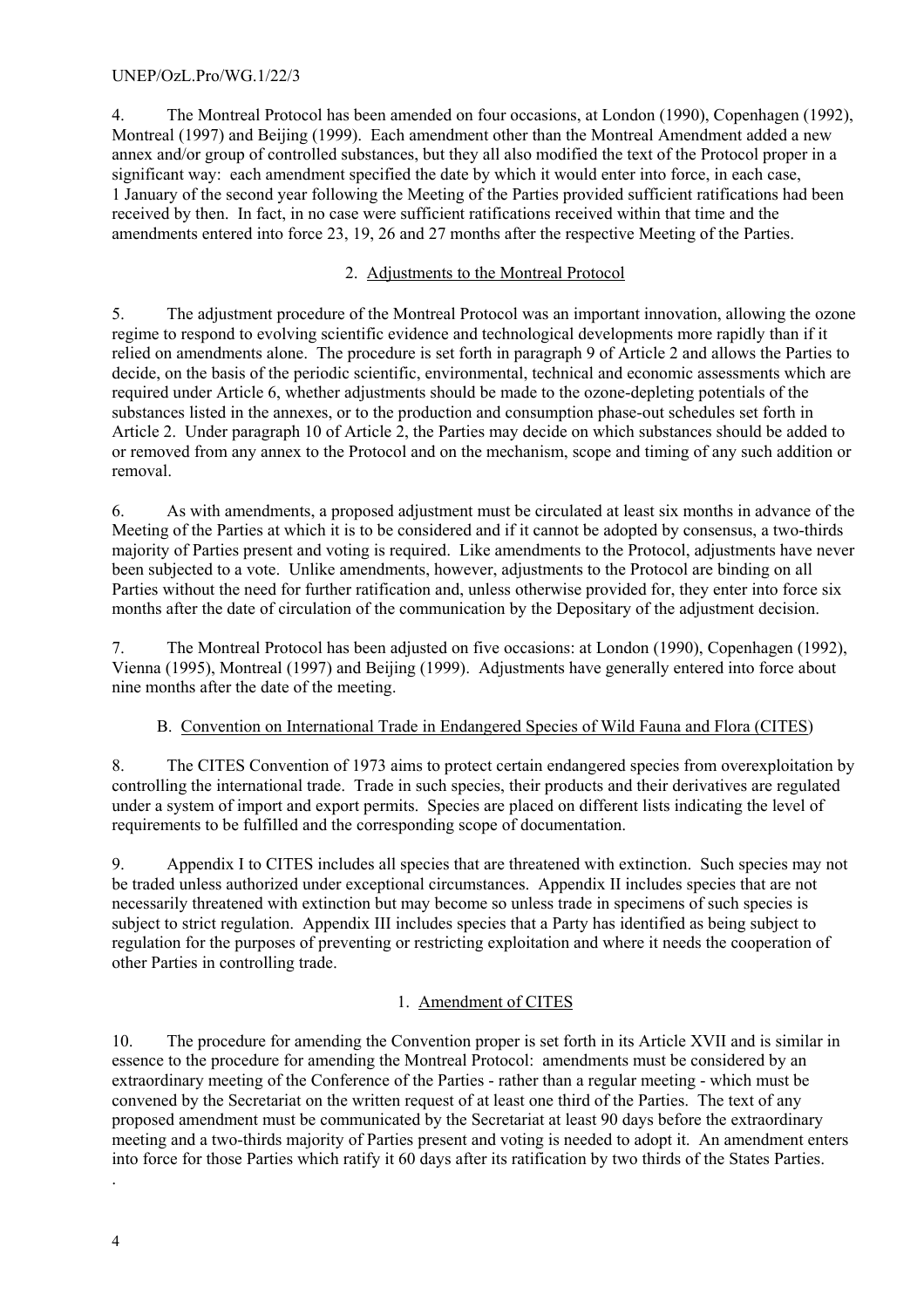<span id="page-4-0"></span>11. CITES has been amended on only one occasion, at the extraordinary meeting of the Conference of the Parties in Bonn in June 1979; the amendment, which affected Article XI, entitled "Conference of the Parties", entered into force in April 1987. A second amendment allowing regional economic integration organizations such as the European Community to accede to CITES was approved at the second extraordinary meeting of the Conference of the Parties, in Gaborone in 1983, but has still not attracted sufficient ratifications to enter into force<sup>[2](#page-4-1)</sup>.

# 2. Amendments to the appendices to CITES

12. Article XV of CITES sets out the procedure for amending Appendices I and II. Such amendments must be implemented by the Conference of the Parties, in a manner broadly similar to that for adjustments to the Montreal Protocol, while States Parties themselves may enter species into Appendix III.

13. Amendments to Appendices I and II are decided at each meeting of the Conference of the Parties, with a postal procedure for urgent cases. Proposals for amendments must be submitted by Parties at least 150 days before a meeting of the Conference of the Parties. The Secretariat must then consult other Parties and interested bodies and communicate the response, together with its own recommendations, at least 30 days before the meeting. Guidelines for the Secretariat when making recommendations in accordance with Article XV set out in resolution Conf. 5.20, adopted in 1985.

14. A two-thirds majority of Parties present and voting at a meeting of the Conference of the Parties is required for amendments to be adopted. Adopted amendments enter into force 90 days after the meeting, except for those Parties entering a reservation within the 90-day period. Amendments approved at the most recent meeting, the 11th (Nairobi, April 2000), entered into force on 19 July 2000. Criteria for the amendment of Appendices I and II, and a format for proposals, are provided in resolution Conf. 9.24. Currently undergoing a review, to be considered at the 12th meeting of the Conference of the Parties in November 2002, these criteria are based on biological and trade parameters and include the precautionary measure that "Parties shall, in the case of uncertainty, either as regards the status of a species or as regards the impact of trade on the conservation of a species, act in the best interest of the conservation of the species" (Article 4 A).

15. Almost every meeting of the Conference of the Parties has discussed and voted on amendments to the appendices and these amendments have often generated considerable debate. Unusually amongst multilateral environmental agreements, decisions are normally voted on rather than being arrived at by consensus. Until 1994, voting at meetings of the Conference of the Parties was always by a show of hands, but at the ninth meeting an option for a secret ballot was introduced, despite objections by Parties concerned about the resultant loss of transparency. Rule 25 of the provisional rules of procedure<sup>[3](#page-4-2)</sup> provides that a vote shall be by secret ballot if a request is seconded by representatives of 10 Parties. Although the rules state also that the procedure shall not normally be used in practice, the secret ballot is becoming the norm for controversial amendment proposals. At the 10th meeting it was used quite often and at the 11th most of the voting on strongly contested proposals, such as those concerning whales, sharks and the hawksbill turtle, was by secret ballot.

# C. International Convention for the Regulation of Whaling (IWC Convention)

16. The International Convention for the Regulation of Whaling of 1946, better known under the name of its governing body, the International Whaling Commission (IWC), was negotiated to provide for the proper conservation of whale stocks and thus make possible the orderly development of the whaling industry.

 $\frac{1}{2}$ As of February 2001, the amendment had been ratified by 63 parties out of the total of 154.

<span id="page-4-2"></span><span id="page-4-1"></span><sup>3</sup> CITES Doc. 11.1 (Rev. 1), Rules of Procedure (provisional), prepared for the 11th meeting of the Conference of the Parties, 10-20 April 2000.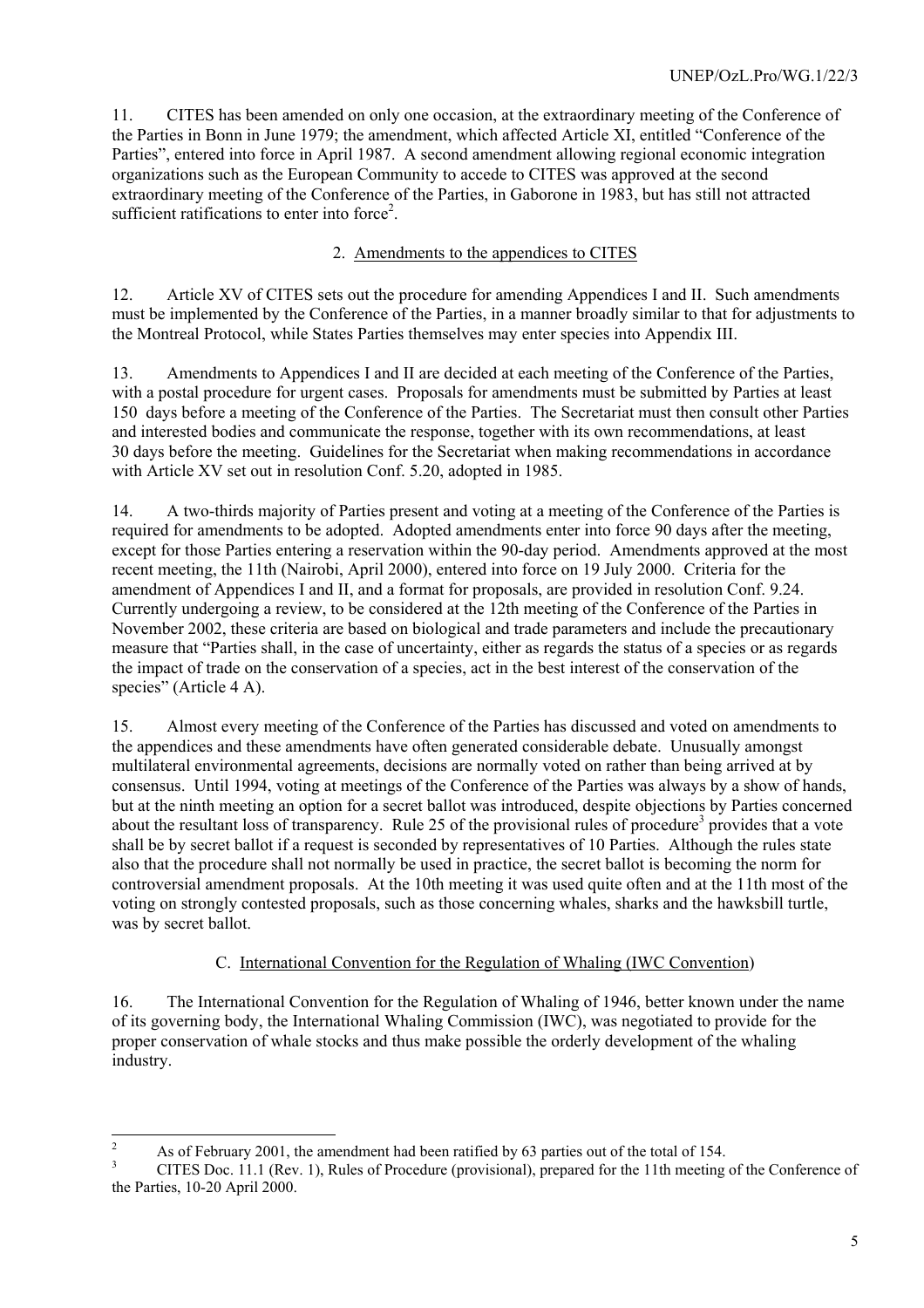<span id="page-5-0"></span>17. The Convention itself contains no provision for amendment; the Schedule to the Convention is the key to the amendment regime. The Schedule lists which species of whales are to be completely protected, designates specified areas as whale sanctuaries, set limits on the numbers and size of whales which may be taken, prescribes open and closed seasons and areas for whaling, and prohibits the capture of suckling calves and female whales accompanied by calves.

18. The IWC Scientific Committee meets immediately before the annual IWC meeting. The information and advice it provides on the status of whale stocks form the basis on which the Commission develops regulations for the control of whaling, which require a three-fourths majority of the Commissioners (i.e., representatives of the Parties) who vote; changes become effective 90 days later unless a member State has lodged an objection, in which case the new regulation is not binding on that country. In addition, if the Commission cannot reach agreement on a quota for a particular species no limit is set and catches are effectively unregulated.

19. Each meeting of the IWC thus takes a series of decisions on which, as with CITES, there is frequently no consensus and a vote is taken.

# D. International Convention for the Conservation of Atlantic Tunas (ICCAT)

20. The International Convention for the Conservation of Atlantic Tunas of 1966 covers the conservation of both tuna and tuna-like species in the Atlantic Ocean and adjacent seas. It regulates about 30 species, including bluefin and yellowfin tuna, albacore, blue marlin, swordfish and various species of mackerel. It currently has 31 Contracting Parties.

# 1. Amendment of ICCAT

21. The Convention itself may be amended by three fourths of the Contracting Parties. If the amendment contains no new requirements upon Parties, it enters into force without any further need for ratification. If it does contain new requirements it enters into force only for Parties that have "accepted", that is, ratified it. An amendment is deemed to involve new obligations if any Party or Parties considers that it does.

# 2. Adjustments to ICCAT

22. The key decisions of ICCAT, however, are made through recommendations which cover issues such as catch and size limits, catch quotas, vessel limits, closed seasons and relations with non-Parties, which may include trade measures. Recommendations may be made either by the Commission itself or by a panel established by the Commission and require a two-thirds majority of Parties voting. They apply to all its parties six months after the date of notification. Contracting Parties may object to a recommendation, delaying its entry into force by a specified period.

23. If a majority of the Parties maintain their objection, the recommendation does not enter into force. If fewer than half but more than a quarter of the Parties object, the recommendation enters into force only for those Parties which have not objected. If fewer than a quarter of the Contracting Parties object, then the recommendation enters into force and applies to all Parties including the Parties objecting.

# E. Convention on the Conservation of Antarctic Marine Living Resources (CCAMLR)

24. CCAMLR was signed in 1980 and entered into force in 1982. It established a Commission which oversees the implementation of the Convention; all 31 Parties to the Convention are entitled to join the Commission, which currently has 24 members. The Commission sets policy on and regulates activities associated with the rational utilization and management of marine living resources in the Southern Ocean. Commission decisions on "matters of substance" are taken by consensus, and on other matters by a simple majority; the decision on whether a decision is a matter of substance must itself be taken by consensus.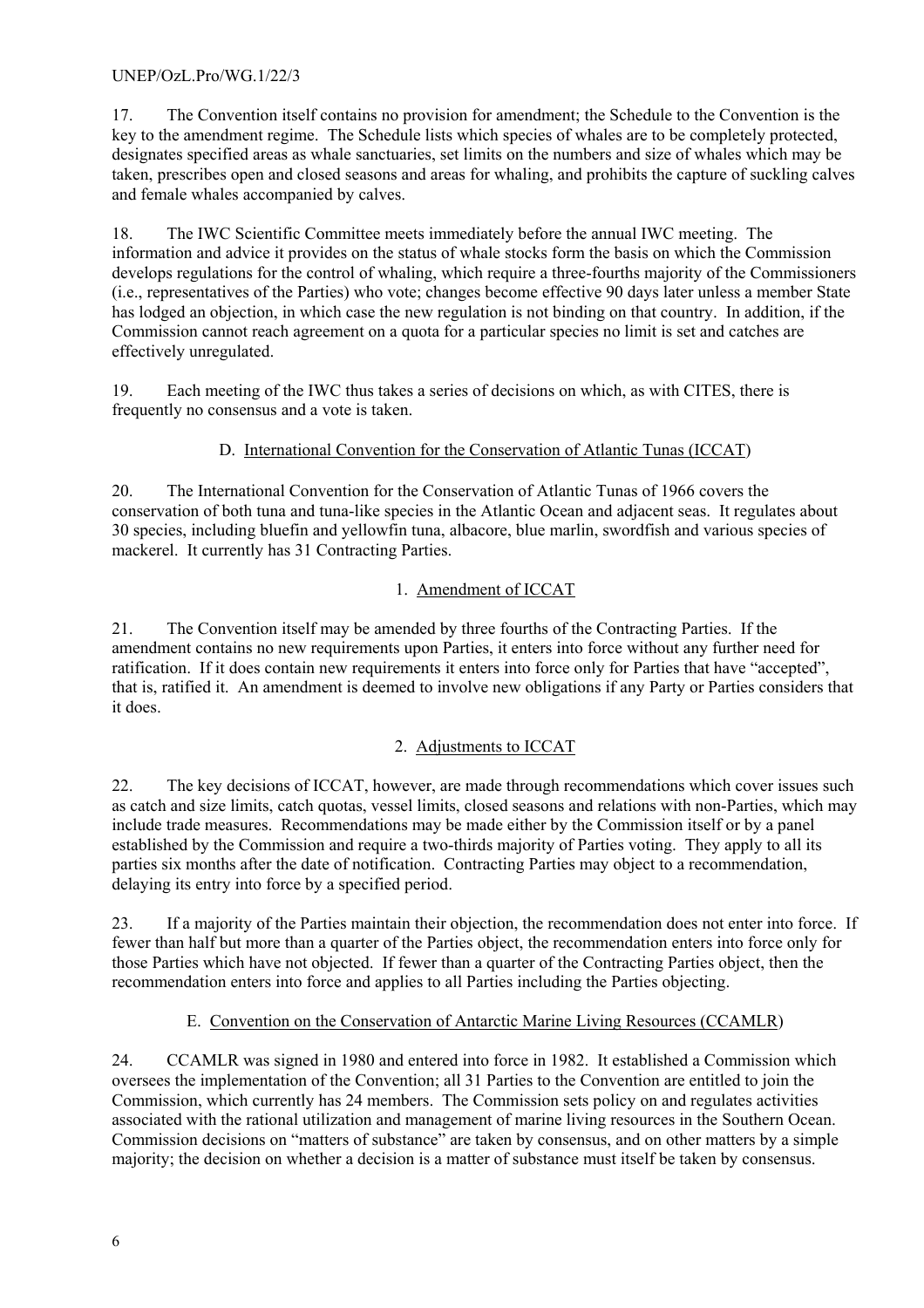#### 1. Amendment of CCAMLR

<span id="page-6-0"></span>25. CCAMLR may be amended only after all the members of the Commission have ratified the amendment in question. When such ratification is achieved, however, the amendment becomes binding on all Parties to the Convention, including the non-members of the Commission. If a non-member does not give notification of acceptance of the amendment within one year of the amendment's entry into force, it is deemed to have withdrawn from the Convention.

#### 2. Adjustments to CCAMLR

26. As with ICCAT, however, the key decisions of CCAMLR involve "conservation measures", which include catch limits, regional fishing limits, designation of open and closed seasons, and measures to be taken against non-Parties. Conservation measures are adopted by the Commission and become binding upon all Commission members 180 days after notification. Any member, however, may object to a conservation measure, in which case it does not apply to that member.

#### F. The Kyoto Protocol to the United Nations Framework Convention on Climate Change

27. The Kyoto Protocol of 1997 to the United Nations Framework Convention on Climate Change (UNFCCC) establishes quantified emission limitations and reductions for the six greenhouse gases or groups of gases which are set out in its Annex A; the limitation and reduction commitments themselves are listed country by country in Annex B, and must be met over the first commitment period of 2008 to 2012. Annex B currently lists only industrialized countries, those listed in Annex I to UNFCCC.

#### 1. Amendment of the Kyoto Protocol

28. The procedure for amending the text of the Protocol is set out in its Article 20, and is the same as for the Vienna Convention (see section A): the text of a proposed amendment is circulated by the Secretariat at least six months before the meeting of the Conference of the Parties which considers it; if the meeting cannot agree on the text by consensus, a three-fourths majority of parties present and voting can adopt it; and it enters into force for those Parties which ratify it 90 days after its ratification by three-fourths of the Parties to the Protocol. Also as with the Vienna Convention, and Montreal Protocol, the creation of new annexes and amendments to existing annexes other than Annexes A and B enter into force six months after communication, for all Parties unless they explicitly notify the Depositary in writing that they object.

#### 2. Adjustments to the Kyoto Protocol

29. Amendments to the key Annexes A and B are made in the same manner as amendments to the text of the Kyoto Protocol proper: they enter into force only for those Parties which ratify them. Amendments to Annex B require the explicit written consent of the Party concerned.

#### G. Convention on the Prior Informed Consent Procedure for Certain Hazardous Chemicals and Pesticides in International Trade (Rotterdam Convention)

30. The Rotterdam Convention of 1998, which is not yet in force, aims to promote cooperation and shared responsibility for the international trade in hazardous chemicals. The Convention applies to banned or severely restricted chemicals and severely hazardous pesticide formulations. Similar in principle to the system of prior notification and consent under the Basel Convention on the Control of Transboundary Movements of Hazardous Wastes and Their Disposal, under the Rotterdam Convention importing countries are given the power to determine whether they wish to import a chemical or ban it because of concerns that it cannot be managed safely. Exports of a chemical may take place only with the prior informed consent of the importing Party.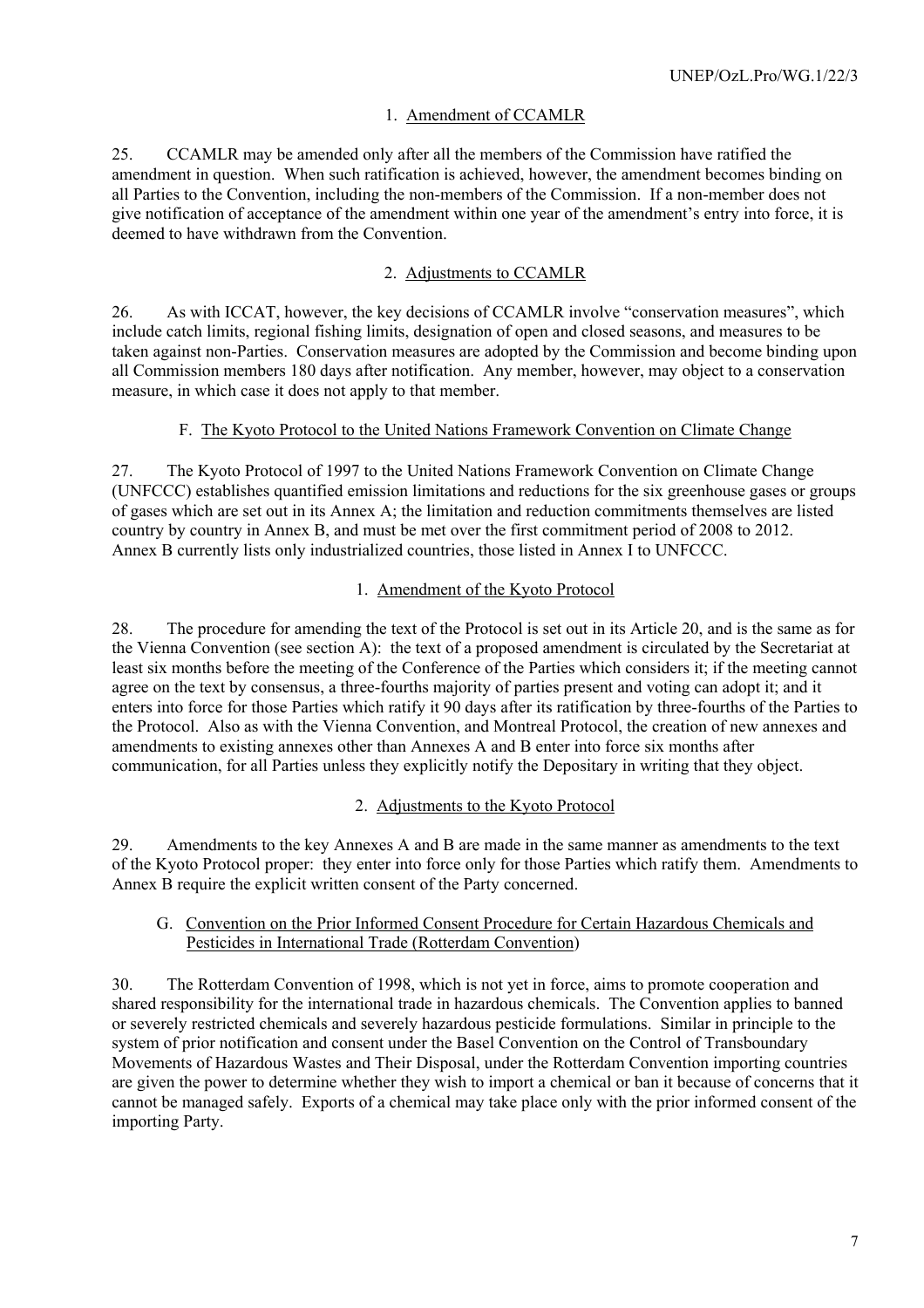<span id="page-7-0"></span>31. Annex III to the Convention lists the several pesticides and industrial chemicals that must be controlled for health or environmental reasons. Each Party must notify the Convention Secretariat of its final decisions on the future import of these chemicals, indicating whether the Party will consent or not consent to such imports or whether it will give consent under certain conditions; or it must provide an interim response consenting with or without conditions or not consenting to the import; or it must provide a statement that the decision is under active consideration; or it must submit a written request to the Secretariat for more information or a request to the Secretariat for assistance in evaluating the chemical. Parties must transmit to the Secretariat responses with respect to each chemical listed in Annex III.

# 1. Amendment of the Rotterdam Convention

32. The procedure for amending the Rotterdam Convention, set forth in its Article 21, is identical to that for amending the Vienna Convention (see section A), requiring in the absence of a consensus a three-fourths majority of Parties present and voting and the deposit of ratifications by three fourths of the Parties in order to enter into force.

# 2. Adjustments to the Rotterdam Convention

33. The procedure for adopting and amending annexes, with the exception of Annex III, is also the same as under the Vienna Convention, except that new annexes come into force one year rather than six months after their adoption. The procedure for amending Annex III, which lists the regulated substances, is described in Article 22, paragraph 51: Parties which have themselves banned or severely restricted a pesticide or chemical must notify the Secretariat in writing of that fact as soon as possible after the regulatory action is taken. When the Secretariat has received at least one notification from each of two Prior Informed Consent regions - regions which were determined by the Conference of the Parties at its first meeting - regarding a particular chemical and has verified that these notifications meet the requirements of Annex I, which lists the requirements for information about the substance and about the regulations applying to it, it forwards the notifications to the Chemical Review Committee, a committee of Governmentdesignated experts in chemicals management appointed by the Conference of the Parties on the basis of equitable geographical distribution.

34. The Committee then reviews the notifications and decides, in accordance with the criteria set out in Annex II for listing banned or severely restricted chemicals, whether to recommend the substances concerned for inclusion in Annex III. The Conference of the Parties then decides whether or not to accept the recommendation, following a similar procedure to that for adjustments to the Montreal Protocol, including a six-month deadline for communication of the recommendation and no need for further ratification; the date of entry into force of the decision is specified in the decision itself. Decisions, however, must be taken by consensus; there is no provision for a majority vote.

35. Essentially the same procedure must be followed where new information comes to light suggesting that substances listed in Annex III can be de-listed; Parties submit the information to the Secretariat, which forwards it to the Chemical Review Committee, which produces a recommendation for a decision by the Conference of the Parties.

# H. Convention on Persistent Organic Pollutants (Stockholm Convention)

36. The Stockholm Convention was signed in 2001 and is not yet in force. The objective of the Convention is to protect human health and the environment from persistent organic pollutants. Parties are required to prohibit or take measures necessary to eliminate the production and use of the substances listed in Annex A to the Convention, which currently includes nine chemicals or groups of substances including aldrin, heptachlor and polychlorinated biphenyls (PCBs), and to eliminate also the import and export of Annex A chemicals. Production and use of the chemicals listed in Annex B - currently, DDT - must be restricted, while measures must be taken to prevent the unintentional production of substances listed in Annex C, which currently includes chemicals such as PCBs and polychlorinated dioxins and furans.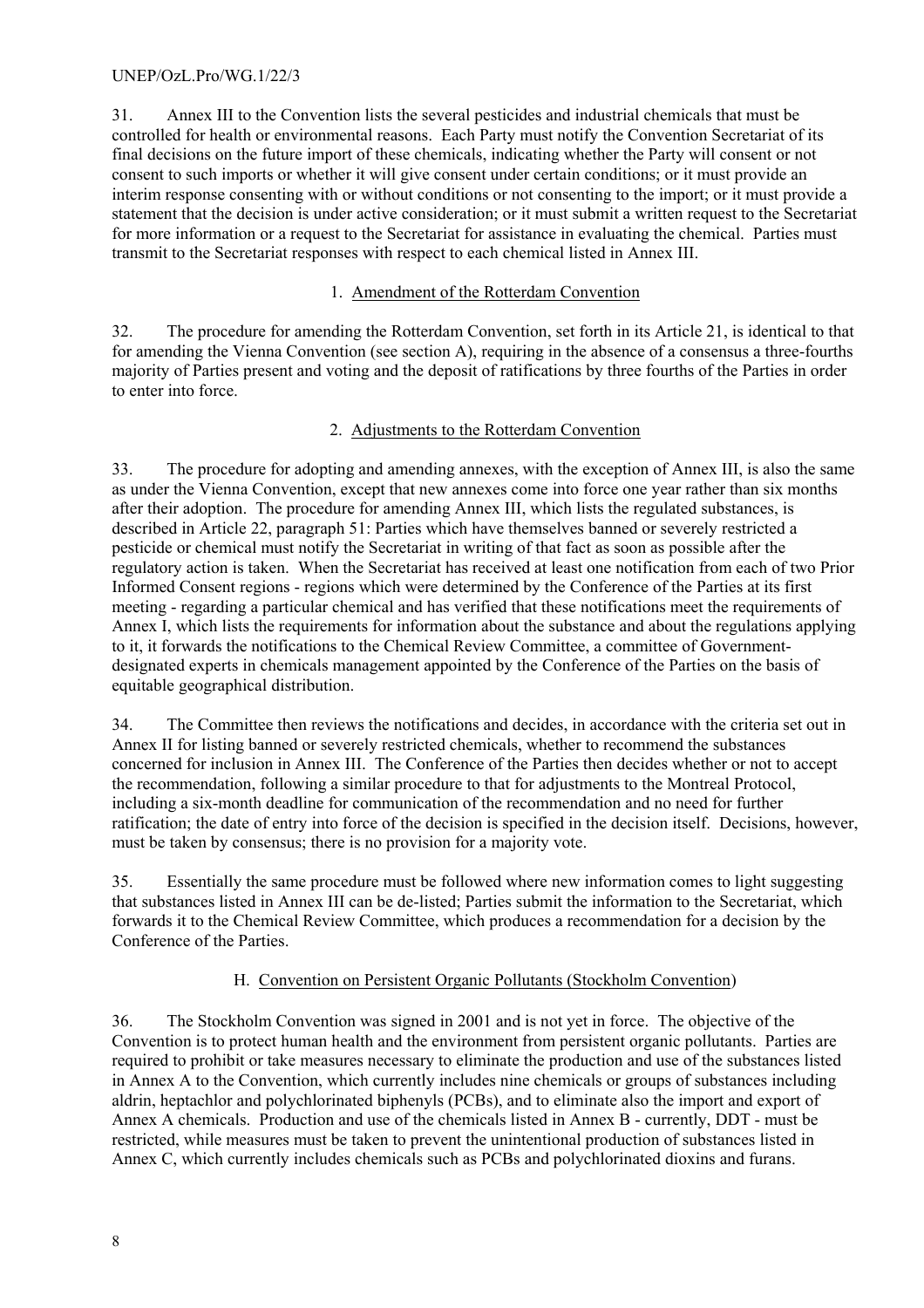# 1. Amendment of the Stockholm Convention

37. The procedures for amending the Stockholm Convention, and for adding new annexes, are identical to those of the Rotterdam Convention, as is the procedure for amending Annexes D, E and F - which specify various information requirements - except that the date of entry into force of the amendments must be specified in the decision of the Conference of the Parties, and amendments to Annexes D, E and F must be adopted by consensus.

# 2. Adjustments to the Stockholm Convention

38. The procedure for amending the three key annexes, Annexes A, B and C, which list the substances to be regulated, is almost the same as that for amendments to the Convention proper, requiring a threefourths majority of Parties voting if consensus cannot be achieved. There is, however, one crucial difference: any Party may make a declaration with respect to any amendment, the effect of the declaration being that the Party in question must ratify the amendment before it can enter into force for that Party. For Parties that do not make such a declaration, the amendment enters into force without need for ratification on a date specified in the decision of the Conference of the Parties.

39. The procedures for proposing new substances for inclusion in Annexes A, B and C, which is described in Article 8 of the Convention, are similar in outline to those for amending Annex III of the Rotterdam Convention though rather more complicated in detail: Parties may propose the listing of any substance by submitting the information required under Annex D, which is the substance's chemical identity plus screening criteria such as persistence, bioaccumulative nature, potential for long-range environmental transport and adverse effects, to the Secretariat, which forwards it to the Persistent Organic Pollutants Review Committee.

40. The Committee applies the screening criteria and, if it is satisfied, invites all Parties to contribute to the formulation of a risk profile for the substance; the information required for the risk profile is specified in Annex E. A draft is circulated for comment and a full risk profile is then prepared. If the Committee is satisfied on the basis of the risk profile that global action is warranted, it invites Parties to contribute the information specified in Annex F on the socio-economic impact of banning or restricting the substance in question. The Committee then prepares a risk management evaluation and a recommendation as to whether the substance should be included in Annex A, B and/or C. This recommendation is forwarded to the Conference of the Parties for decision.

41. If after applying the screening criteria the Committee is not satisfied that the proposal should proceed, the submitting Party may resubmit its proposal, providing information to show why the Committee should reverse itself. If the Committee still turns down the proposal, its decision may be challenged by the submitting Party, which can refer it to the Conference of the Parties.

42. Similarly, a Party may challenge a decision by the Committee not to proceed with a request for a listing taken after the risk profile has been developed: the Party may request the Conference of the Parties to consider instructing the Committee to invite additional information from Parties during a maximum period of one year. After that period and on the basis of any information received, the Committee must reconsider the proposal. If it again sets it aside, the submitting Party may challenge the decision at the next meeting of the Conference of the Parties, which may decide that the proposal for listing should proceed.